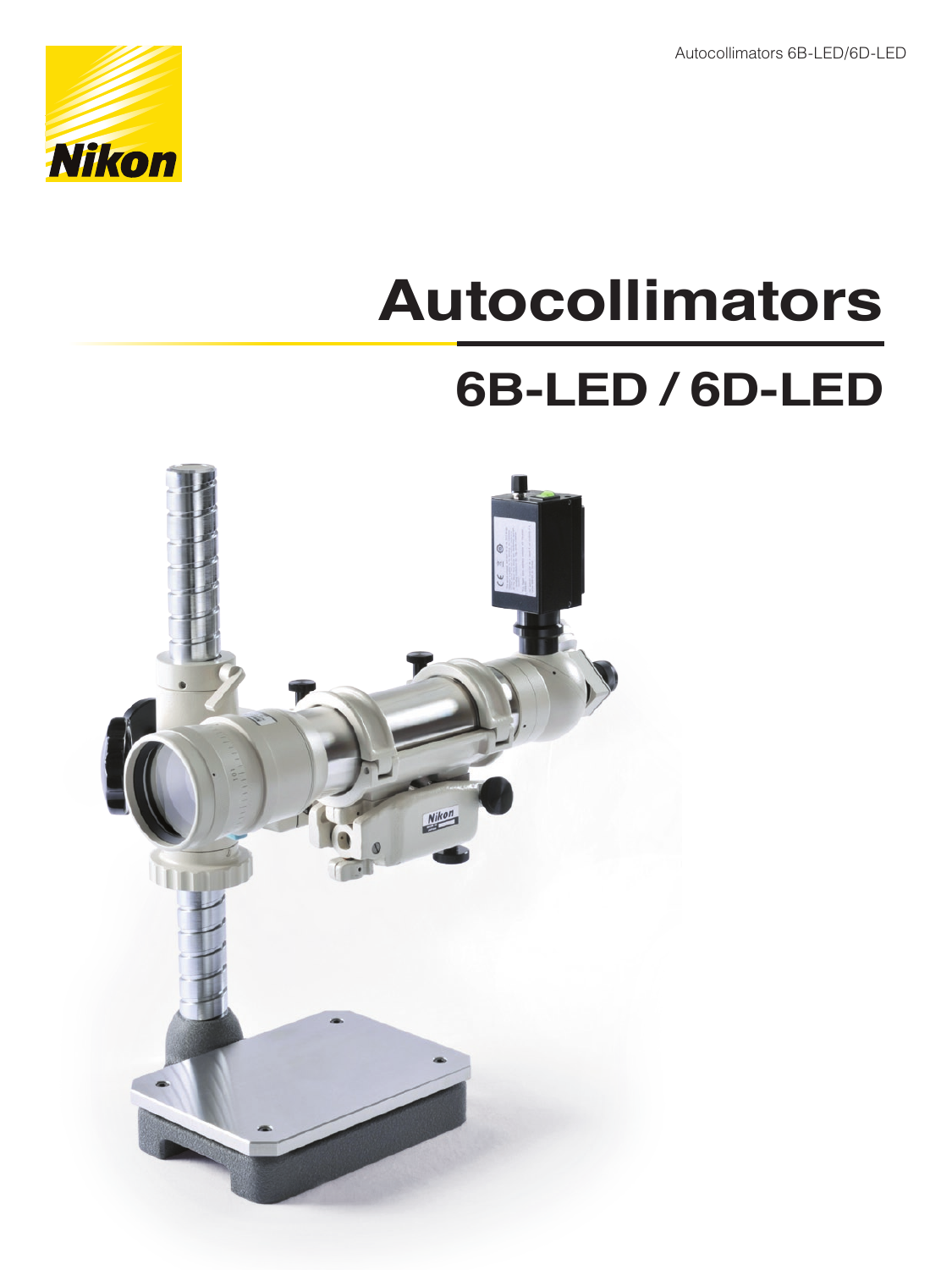Nikon Autocollimator 6B-LED and 6D-LED both employ 70 mm aperture lenses to produce clear reflected images. They also feature extremely accurate double line reticles for improved detection. Both give readings of angular displacement to 0.5 seconds of arc using an easy-to-read large-diameter micrometer drum.

Large extremely accurate reflecting mirror. Since both front and rear surfaces are reflective, the measuring distance can be doubled. A permanent magnet makes it very effective for measuring the squareness and straightness of iron materials.

**An easy-to-use, precise metrology instrument for angularity, parallelism, perpendicularity, straightness of precision components, machine guide-way and many other applications.** 

**Accessories**

Accessories





Case for Autocollimator Aluminum storage case for Autocollimator 6D/6B and 6D-LED/6B-LED.

### LED Illuminator AC-L1

LED illumination unit for retrofitting onto Autocollimator 6B/6D illumination unit.

Power source: AA batteries x2, AC adaptor



### Plane Mirror B

- Guaranteed accuracy: 1 second of arc for compensated values
- Outer diameter: 117 mm
- Diameter of center hole: 20 mm
- Thickness: 46 mm Wooden case provided
- Guaranteed accuracy: 1 second of arc for
	-
	-
- Thickness: 46 mm Wooden case provided



- Effective aperture of reflecting surface
- Distance between legs of mirror stand: 100 mm Permanent magnet: removable, provided with
	-



(both sides): 70 mm on/off knob Wooden case provided

### Plane Mirror D

General-purpose plane mirror. Base and both sides of the stand serve as guides for measuring straightness and flatness. The mirror can also be removed from the stand and placed on the surface to be measured.

- Effective aperture of reflecting surface: 42 mm
- Distance between legs of mirror stand: 100 mm
- Wooden case provided



- **•** Efficient measurement because the autocollimator needs only the setting of a target mirror and collects reflected light rays.
- Vertical and horizontal axis values can be measured simultaneously.



### 12-sided Polygon Mirror

Accurately divides 360˚ into 12 equal parts to check for eccentricity and errors in goniometers and other angle gauges.

8-sided Polygon Mirror

Precisely divides 360˚ into 8 equal parts to check for eccentricity and errors in goniometers and other angle gauges.

compensated values Outer diameter: 117 mm Diameter of center hole: 20 mm





Both sides are perfectly parallel, permitting its use as a reference for non-reflective surface. Also useful for measuring extremely small angles where a smaller mirror is desirable.



### Pentaprism

Turns the optical axis of the autocollimator exactly 90˚ for use as an optical square to measure the squareness of two surfaces.

- Guaranteed accuracy (optical right angle): 2 seconds of arc
- Dimensions: 65 x 65 x 45 mm
- Metal frame and wooden case provided



### **Dimensions**





| Telescope magnification 38 x |                                                                                                              |
|------------------------------|--------------------------------------------------------------------------------------------------------------|
| Objective                    | f= 700 mm; effective aperture: 70 mm                                                                         |
| Measuring range              | 30 minutes of arc (both vertical and horizontal axes)                                                        |
| Minimum reading              | 0.5 seconds of arc                                                                                           |
| Readout system               | Adjustment in viewfield and reading on micrometer                                                            |
| Measuring accuracy           | 0.5 seconds of arc within a range of 5 minutes of arc<br>1 second of arc within a range of 30 minutes of arc |
| Viewfield                    | 6B-LED: brightfield, 6D-LED: darkfield                                                                       |
| Light source                 | LED                                                                                                          |
| Power supply                 | 12V 5A (AC adapter is required) or size AA battery x2                                                        |
| Dimensions of main body      | Outer diameter of lens barrel support: 68 mm<br>Overall length: Approx. 490 mm                               |
| Weight (including stand)     | Approx. 32 kg                                                                                                |

### **Specifications**

### **Features**

Measurement of radius of curvature for convex and concave surfaces

The light rays can be made to diverge or converge by turning the objective correction ring. This function allows measurement of the radius of curvature for convex and concave surfaces.



LED illuminator Both can operate on two AA batteries, enabling the instruments used in the environment where AC power is not available. \*No battery charging capability



### Bright & dark viewfield

The Autocollimator 6B-LED is a bright viewfield instrument in which a black crosshair image is visible on a bright viewfield, while the Autocollimator 6D-LED is a dark viewfield instrument in which a bright crosshair image is visible on a dark viewfield. Autocollimator 6D-LED is very effective when measuring with a small plane mirror or a lowreflective plane surface.



Viewfield diagram (6B-LED) Viewfield diagram (6D-LED)